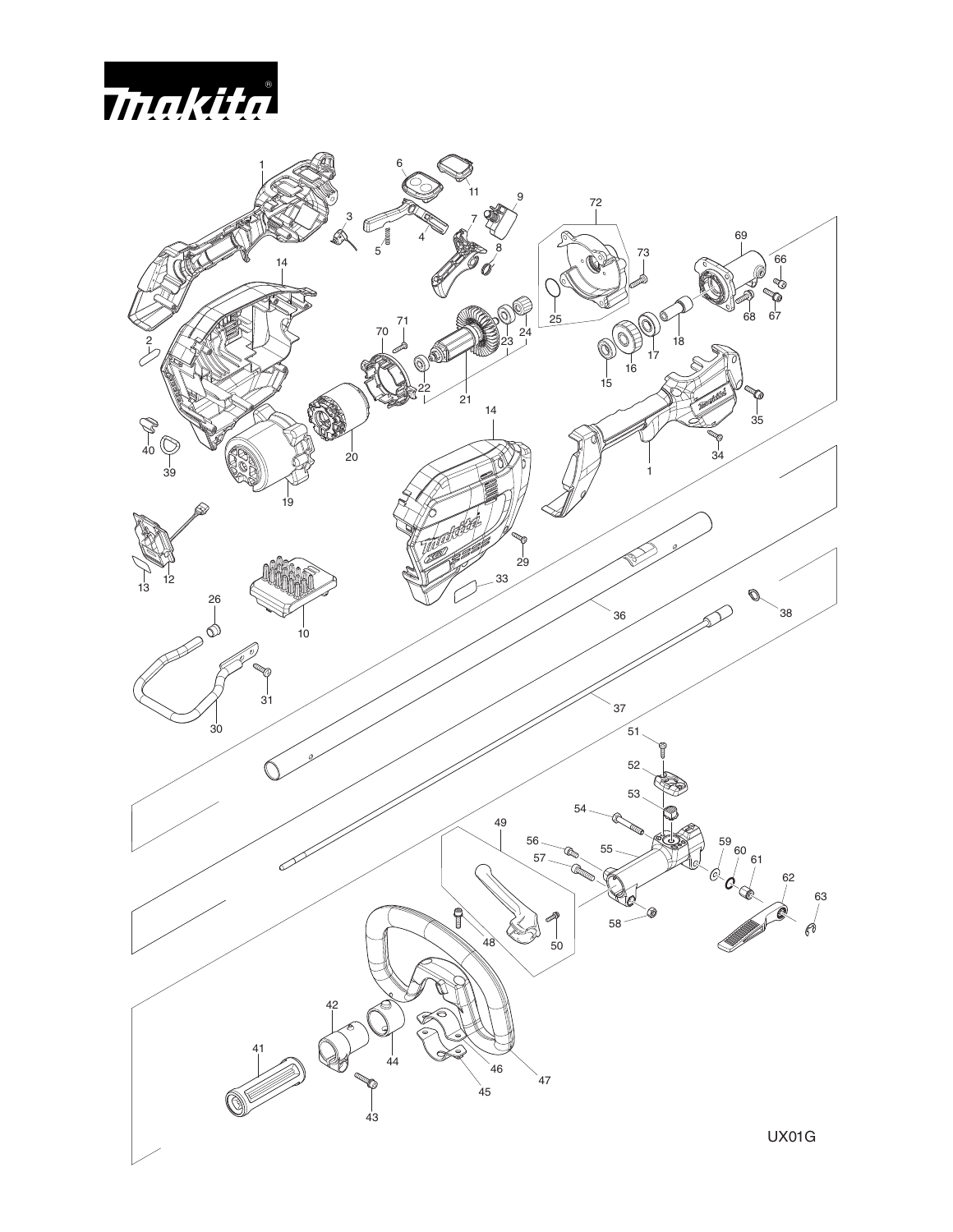| Item No. | <b>Type</b> | Sub  | Part No. | <b>Description</b>                 | Qty            | Unit       |
|----------|-------------|------|----------|------------------------------------|----------------|------------|
| 001      |             |      | 183N26-2 | <b>GRIP SET</b>                    | 1              | <b>SET</b> |
| 002      |             |      | 8025F3-0 | <b>XGT LOGO LABEL</b>              | 1              | PC.        |
| 003      |             |      | 632G61-0 | <b>SWITCH UNIT</b>                 | 1              | PC.        |
| 004      |             |      | 459759-0 | <b>LOCK OFF LEVER</b>              | 1              | PC.        |
| 005      |             |      | 233101-1 | <b>COMPRESSION SPRING 4</b>        | 1              | PC.        |
| 006      |             |      | 140W64-1 | SWITCH CIRCUIT COMPLETE G          | 1              | PC.        |
|          |             | INC. | 8025F0-6 | <b>SWITCH LABEL</b>                | 1              | PC.        |
| 007      |             |      | 459758-2 | <b>SWITCH LEVER</b>                | 1              | PC.        |
| 008      |             |      | 233622-3 | <b>TORSION SPRING 12</b>           | 1              | PC.        |
| 009      |             |      | 651436-2 | SWITCH C3JW-1A-P-2                 | 1              | PC.        |
| 010      |             |      | 620D95-7 | <b>CONTROLLER</b>                  | 1              | PC.        |
| 011      |             |      | 140W63-3 | <b>INDICATION CIRCUIT COMPLETE</b> | 1              | PC.        |
| 012      |             |      | 632P49-4 | <b>TERMINAL UNIT</b>               | 1              | PC.        |
| 013      |             |      | 8026A4-9 | UX01G SERIAL NO. LABEL             | 1              | PC.        |
| 014      |             |      | 183S13-1 | <b>HOUSING SET</b>                 | $\mathbf{1}$   | <b>SET</b> |
|          |             | INC. | 263005-3 | <b>RUBBER PIN 6</b>                | $\overline{2}$ | PC.        |
|          |             | INC. | 8025F7-2 | <b>CAUTION LABEL</b>               | 1              | PC.        |
| 015      |             |      | 211150-8 | <b>BALL BEARING 6901ZZ</b>         | 1              | PC.        |
| 016      |             |      | 227848-7 | <b>HELICAL GEAR 33</b>             | 1              | PC.        |
| 017      |             |      | 211131-2 | BALL BEARING 6001DDW               | 1              | PC.        |
| 018      |             |      | 325811-5 | SPINDLE HUB                        | 1              | PC.        |
| 019      |             |      | 412961-6 | <b>MOTOR HOUSING</b>               | 1              | PC.        |
| 020      |             |      | 629A25-7 | <b>STATOR</b>                      | 1              | PC.        |
| 021      |             |      | 519647-4 | <b>ROTOR ASS'Y</b>                 | 1              | PC.        |
|          |             | INC. |          | INC. 22-24                         |                |            |
| 022      |             |      | 210062-2 | <b>BALL BEARING 607ZZ</b>          | 1              | PC.        |
| 023      |             |      | 210005-4 | <b>BALL BEARING 608DDW</b>         | $\mathbf{1}$   | PC.        |
| 024      |             |      | 227834-8 | <b>HELICAL GEAR 16</b>             | 1              | PC.        |
|          |             |      |          |                                    | 1              | PC.        |
| 025      |             |      | 213961-7 | O RING 22                          |                |            |
| 026      |             |      | 422230-7 | CAP                                | 1              | PC.        |
| 029      |             |      | 266326-2 | <b>TAPPING SCREW 4X18</b>          | 6              | PC.        |
| 030      |             |      | 347752-5 | <b>BATTERY GUARD</b>               | $\mathbf{1}$   | PC.        |
| 031      |             |      | 266420-0 | <b>TAPPING SCREW 5X20</b>          | $\overline{c}$ | PC.        |
| 033      |             |      | 8025Y8-3 | UX01G NAME PLATE                   | $\mathbf{1}$   | PC.        |
| 034      |             |      | 266326-2 | <b>TAPPING SCREW 4X18</b>          | 6              | PC.        |
| 035      |             |      | 922233-6 | H.S.H.BOLT M5X20 WITH WR           | 1              | PC.        |
| 036      |             |      | 140W65-9 | SHAFT PIPE B COMPLETE              | 1              | PC.        |
|          |             | INC. | 8026A5-7 | <b>CAUTION LABEL</b>               | 1              | PC.        |
| 037      |             |      | 141238-9 | <b>SHAFT B COMPLETE</b>            | 1              | PC.        |
| 038      |             |      | 961052-5 | <b>RETAINING RING S-12</b>         | 1              | PC.        |
| 039      |             |      | 327742-4 | D RING 20                          | 1              | PC.        |
| 040      |             |      | 347783-4 | <b>RING SUPPORT</b>                | 1              | PC.        |
| 041      |             |      | 451601-1 | SPACER 24                          | 1              | PC.        |
| 042      |             |      | 457269-1 | PIPE HOLDER 24                     | 1              | PC.        |
| 043      |             |      | 922244-1 | H.S.H.BOLT M5X25 WITH WG           | 1              | PC.        |
| 044      |             |      | 424942-8 | <b>DAMPER</b>                      | 1              | PC.        |
| 045      |             |      | 347114-7 | LOWER CLAMP 35                     | 1              | PC.        |
| 046      |             |      | 347113-9 | <b>UPPER CLAMP 35</b>              | $\mathbf{1}$   | PC.        |
| 047      |             |      | 457772-2 | <b>LOOP HANDLE</b>                 | $\mathbf{1}$   | PC.        |
|          |             | INC. | 263005-3 | <b>RUBBER PIN 6</b>                | 1              | PC.        |
| 048      |             |      | 922234-4 | H.S.H.BOLT M5X20 WITH WG           | $\overline{2}$ | PC.        |
| 049      |             |      | 144315-6 | <b>BARRIER COMPLETE</b>            | $\mathbf{1}$   | PC.        |
|          |             | INC. |          | <b>INC. 50</b>                     |                |            |
| 050      |             |      | 911128-8 | P.H.SCREW M4X16 WITH WR            | 1              | PC.        |
| 051      |             |      | 266034-5 | <b>TAPPING SCREW CT 4X16</b>       | $\overline{2}$ | PC.        |
| 052      |             |      | 452840-6 | <b>RELEASE BUTTON COVER</b>        | 1              | PC.        |